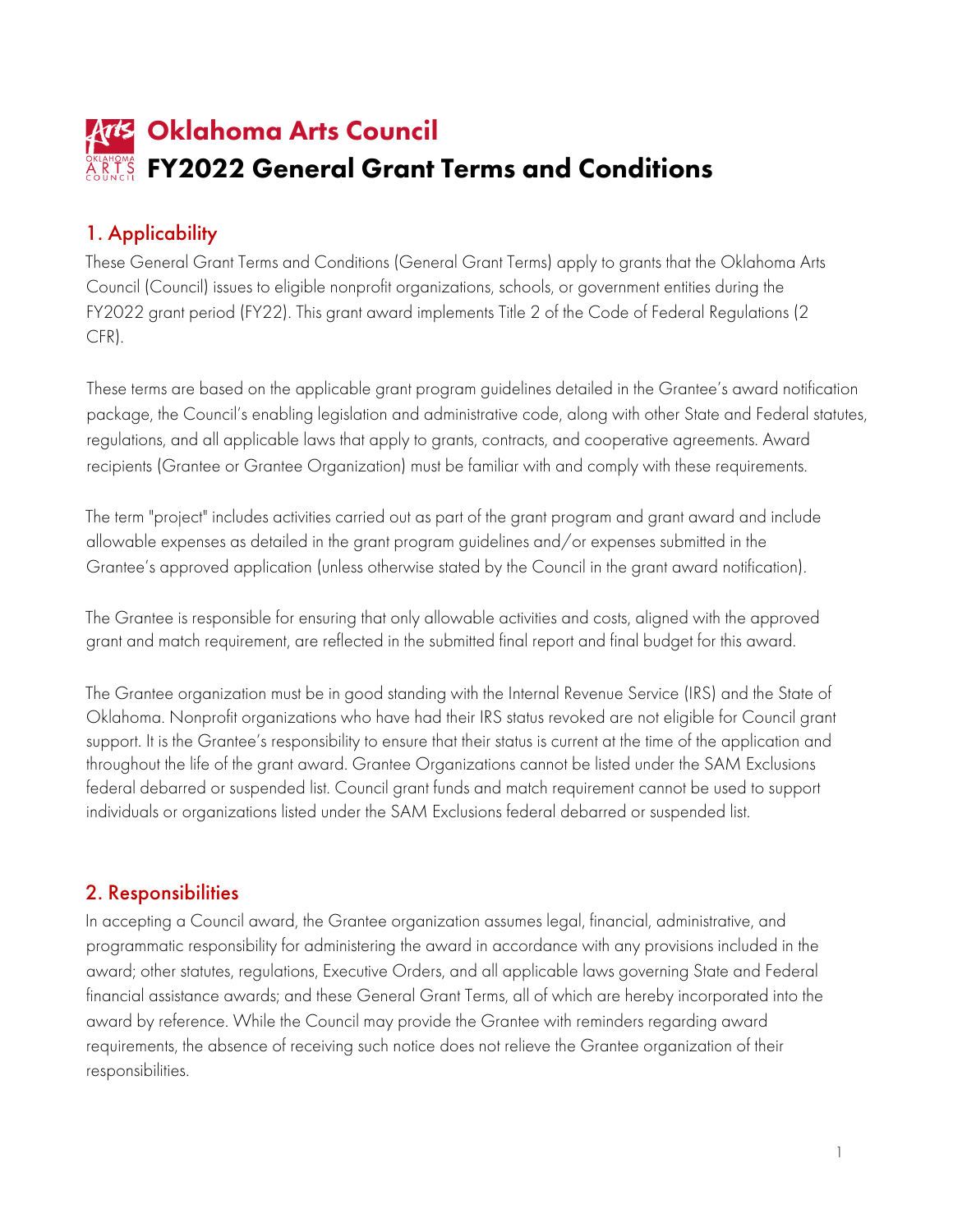Submission of a signed grant contract by the Grantee's Authorizing Official constitutes the Grantee's agreement to comply with all the terms and conditions of the award. Contracts must be signed by the due date indicated in the award notification.

Failure to comply with these requirements may result in suspension or termination of the grant award and the Council's recovery of federal and/or state funds. In addition, the State of Oklahoma and the United States has the right to seek judicial enforcement of these obligations.

# 3. Acknowledgment of Support

 Endowment for the Arts may result in the termination of the grant award. Please refer to the award Acknowledgment of the Council and the National Endowment for the Arts logos must be prominently displayed in all materials and announcements related to the project activities approved in the application for the duration of the project dates. Failure to appropriately acknowledge the Council and the National notification package for acknowledgement guidelines.

# 4. Required Registrations

#### (A) Unique Entity Identifier (UEI)

Organizations are required to have a Unique Entity Identifier or UEI. Since 2010, this has been a Dun & Bradstreet number, or DUNS. In April 2022 the Federal government will switch to the use of a UEI created in SAM.gov to be the official UEI. An UEI reflects the organization's legal name and current, physical address. See SAM.gov for more information about registering and renewing an UEI.

#### (B) State of Oklahoma Vendor Registration

All Grantees are required to keep an updated State of Oklahoma vendor account with current organizational information including name, business address, mailing/payment remittance address, Federal Employer Identification Number (FEIN)/Employer Identification Number (EIN), substitute IRS Form W-9 information, and financial/banking registration information. It is the Grantee's sole responsibility to keep this information up to date throughout the life of the grant award. Vendor Registration is managed by the Office of Management and Enterprise Services (OMES). Any updates or changes to the Grantee's vendor account must be communicated to the Council's Grants Office as soon as possible. Failure to do so may result in payment delays and/or possible fees associated with costs for cancellation and reissue of checks.

#### (C) Council Grant System Registration

Organizations are required to maintain individual registrations for an Authorizing Official and a Grant Contact with the Council. It is the organization's responsibility to keep this information up to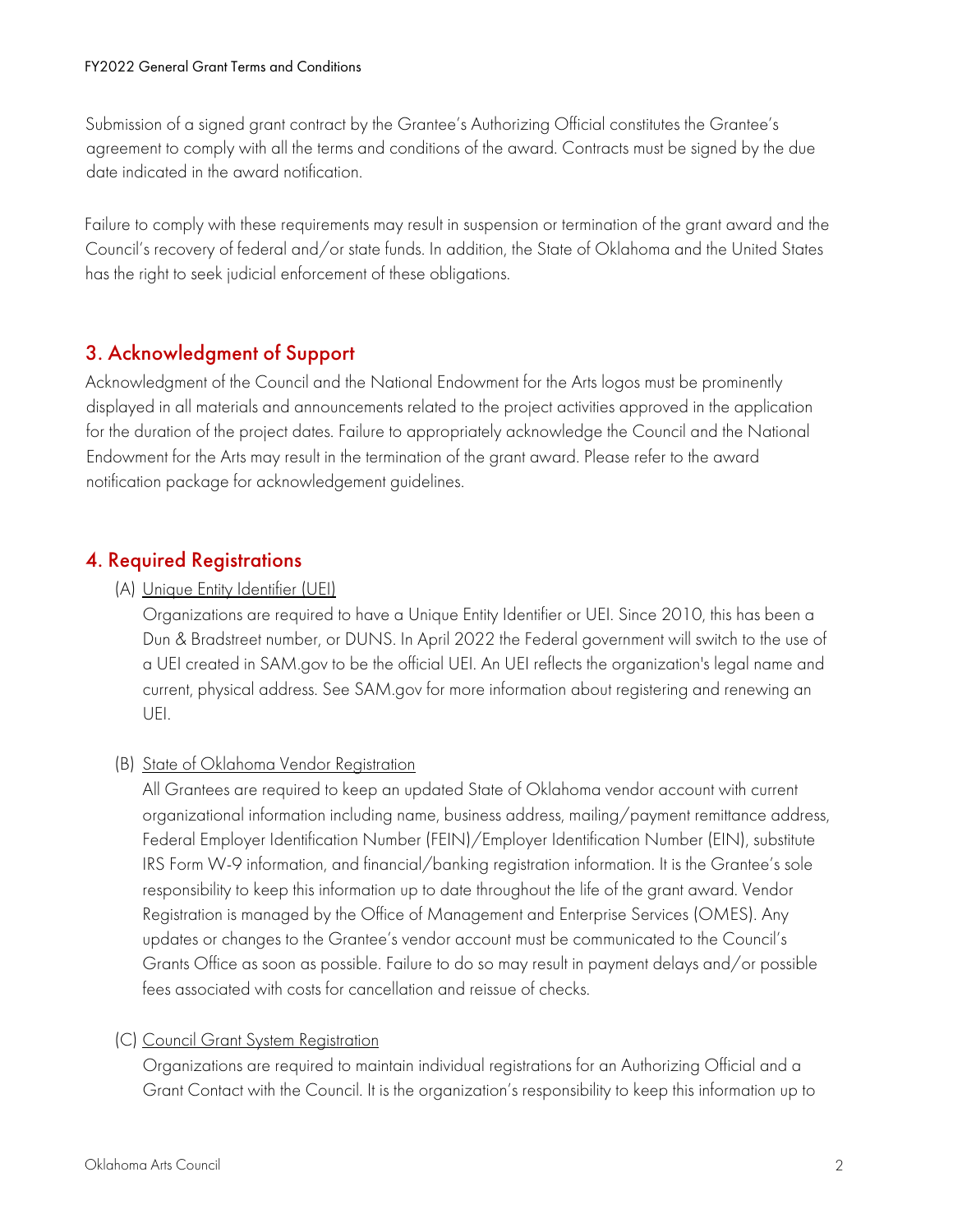date throughout the life of the grant award. Organizations should contact the Council's Grants Office at [grants@arts.ok.gov](mailto:grants@arts.ok.gov) to update their grant system registration information.

- An Authorizing Official is the only individual with the authority to agree to these grant terms and enter into a contractual agreement with the Council on behalf of the Grantee Organization. The Authorizing Official must keep a physical signature on file with the Council and, in the event of a grant award, will review and electronically sign a grant contract through the Council's online grant system.
- A Grant Contact is the only individual who can apply for grants and submit reports on behalf of an organization. The Grant Contact also serves as the primary contact for the organization and will receive important notices and communications from the Council's Grants Office including award and payment notices. The Grant Contact cannot be the same individual as the Authorizing Official.

# 5. Conflicts of Interest and Disclosures

- (A) The Grantee must have written conflict of interest policies that ensure that all employees, board members, officers, or agents engaged in the administration of this grant award, avoid conflicts as described in 2 CFR § 200.
- (B) The Grantee must also notify the Council of any violations of State and Federal criminal law involving fraud, bribery, or gratuity violations that potentially affect this award, as noted in 2 CFR § 200.

# 6. Statutory and Policy Requirements

 The Grantee is responsible for complying with all requirements of the State and Federal award, including those based on:

- (A) Statutory Policy Requirements. The Grantee is required to ensure that State and Federal funding is expended and programs are implemented in full accordance with Oklahoma State Statutes, Oklahoma Administrative Code, the U.S. Constitution, Federal Law, and public policy requirements. The Grantee is required to adhere to all applicable national policy requirements as outlined in Appendix A, including, but not limited to, those protecting public welfare, the environment, and prohibiting discrimination.
- code, and enabling legislation. (B) Oklahoma Arts Council. The Grantee is required to execute the project, (e.g., projects, programs, events, productions, workshops, business, administration, operations, etc. related to the approved project) in accordance with the Council's grant guidelines, general grant terms, administrative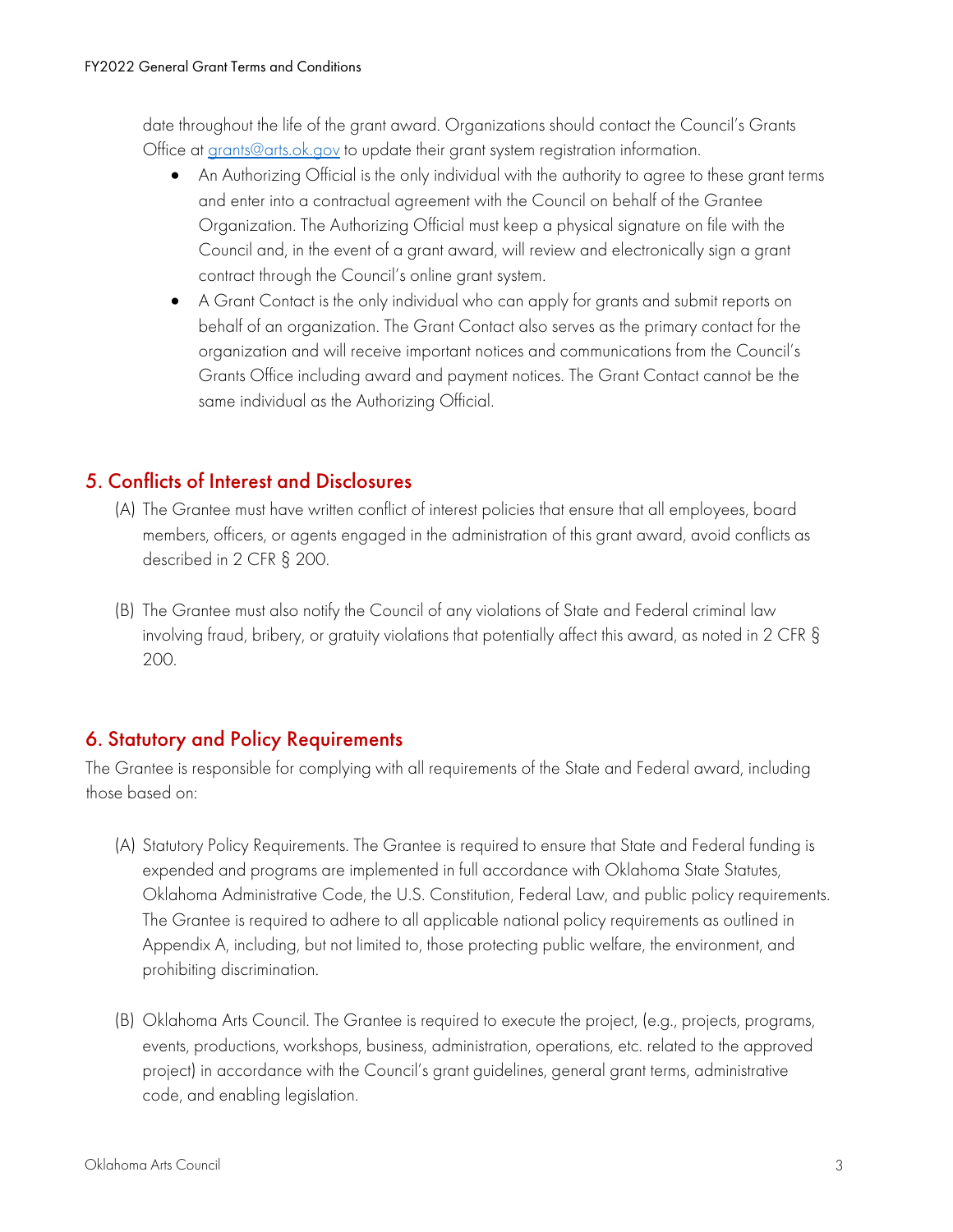(C) National Endowment for the Arts. The Grantee is required to execute the project, (e.g., projects, programs, events, productions, workshops, business, administration, operations, etc. related to the approved project) in accordance with the National Endowment for the Arts' enabling legislation including the requirement for "artistic excellence and artistic merit."

#### 7. Financial Management and Internal Controls

The Grantee's financial management systems must meet state and federal standards, including:

- Accurate identification of State and Federal award data, financial results, and the ability to provide supporting documents (e.g., invoices, receipts, financial statements, etc.) upon request.
- Written procedures for determining the allowability of costs and for managing payments.

 assurance that the Grantee is managing the award in compliance with State and Federal statutes, The Grantee must establish and maintain effective internal controls over the award and provide reasonable regulations, and the terms and conditions of the award.

#### 8. Cash Match Requirements

 award notification package, grantees may use up to the stated percentage in in-kind contributions to meet If matching funds are required as part of the grant award, as outlined in the grant program guidelines and the minimum matching requirement. In-kind support is defined as the fair market value for donated, nonmonetary goods or services. This required match refers to the portion of project costs not paid by Council funds. Grantees may use a variety of sources to meet the required match, including but not limited to donations, non-State grants and other revenue. Other Council grant awards or State funds are not eligible to meet the matching requirements. If the Grantee receives notice that their award includes partial or full federal funds or that their award is used to match federal funds, no part of their required match can consist of federal funding.

 Costs supported by both the Council grant funds and match requirement approved in the project budget must conform to all the requirements of the grant award.

#### 9. Cost Principles

- (A) All costs included in the approved project budget or reported on final reports for the award, whether supported with State and Federal or required matching funds or any voluntary committed cost share, must be:
	- Necessary and reasonable for the performance of the grant award.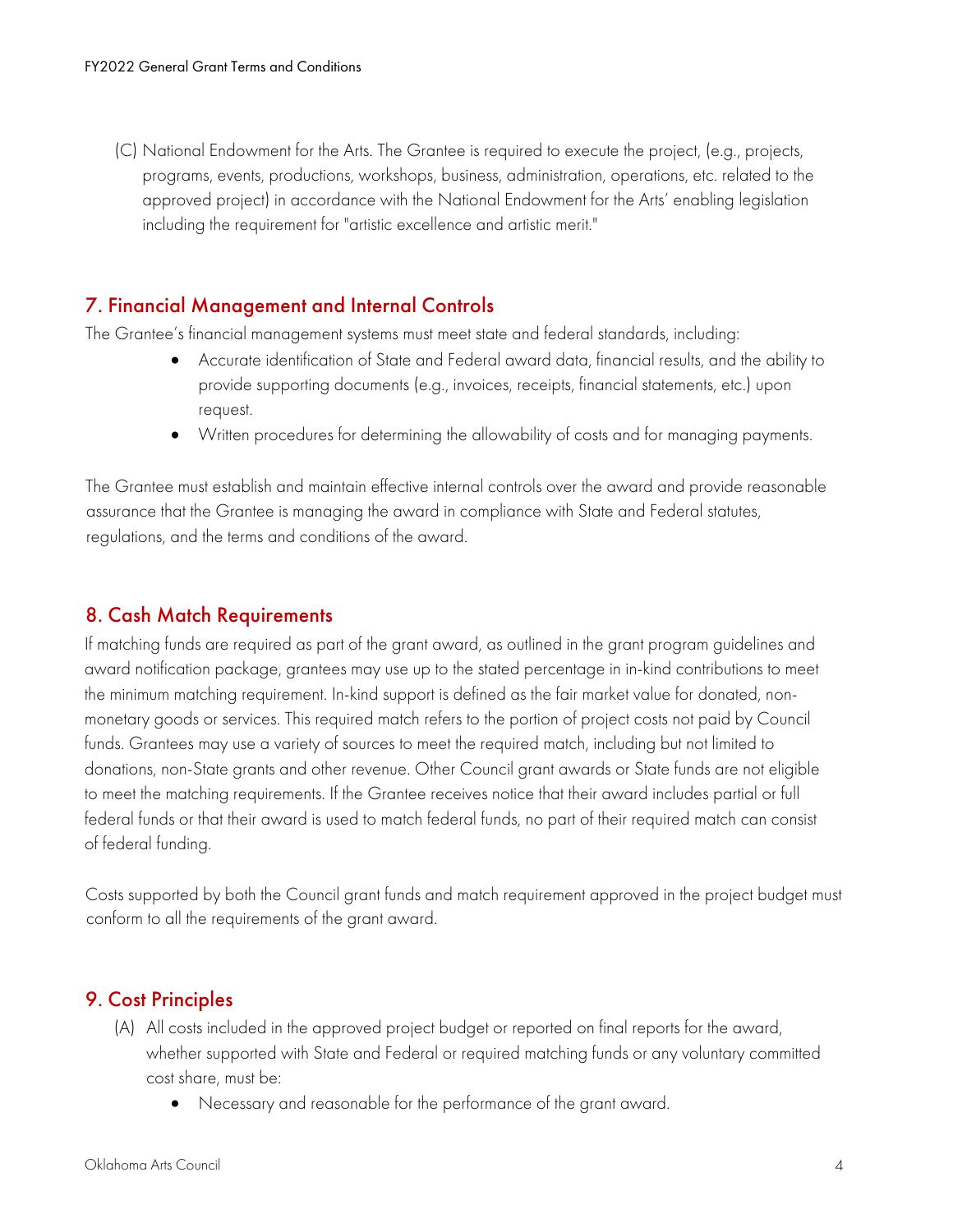- Allocable and in conformance with these cost principles and as set forth in the award.
- Consistent with policies and procedures that apply uniformly to both State and Federally financed and other activities of the non-State or Federal entity.
- Accorded consistent treatment as either a direct or indirect cost.
- Determined in accordance with generally accepted accounting principles (GAAP).
- State or Federally financed program. • Not included as a cost or used to meet cost sharing or matching requirements of any other
- Adequately documented for reporting and audit purposes. Incurred during the approved grant period during which funds are budgeted.

#### (B) General Grant Allowable and Unallowable Costs

The allowability of costs is based on Council enabling legislation, administrative code, grant program guidelines, and 2 CFR § 200. In addition to this general list, see the corresponding grant program guidelines for a full list of specific allowable and unallowable expenses.

(1) Unallowable expenses

- Capital expenditures including construction, renovation, building improvements or additions
- Prizes or cash awards such as awards to individuals or organizations to honor or recognize achievement are unallowable. Emergency relief funds for housing, food, etc. to an individual artist are also unallowable.
- Subgranting or sub awarding activity is unallowable with this grant award and/or any required matching funds
- Food, drink, catering, or alcoholic beverages
- Hospitality expenses such as costs related to galas and receptions
- Benefits or fundraising activities
- Lobbying or advocacy expenses
- Costs or services that are not rendered
- Debt reduction
- Funding cash reserve or endowment accounts
- Events that are not open to the public
- Goods for resale including the sale of concessions, promotional merchandise, including clothing, or items purchased for sale, even if related to project programming. It also includes any associated staffing or facilities costs. However, costs of items that are produced as part of the approved project activity (e.g., publishing books or exhibition catalogs, or making recordings or films for distribution) and that are incurred during the period of performance are allowable.
- Activities or expenses with a religious purpose: Funds shall not be applied, donated or used directly or indirectly for the use, benefit or support of any sect, church, denomination or system of religion, for the use, benefit or support of any priest, preacher, minister or other religious teacher or dignitary, or sectarian institution as such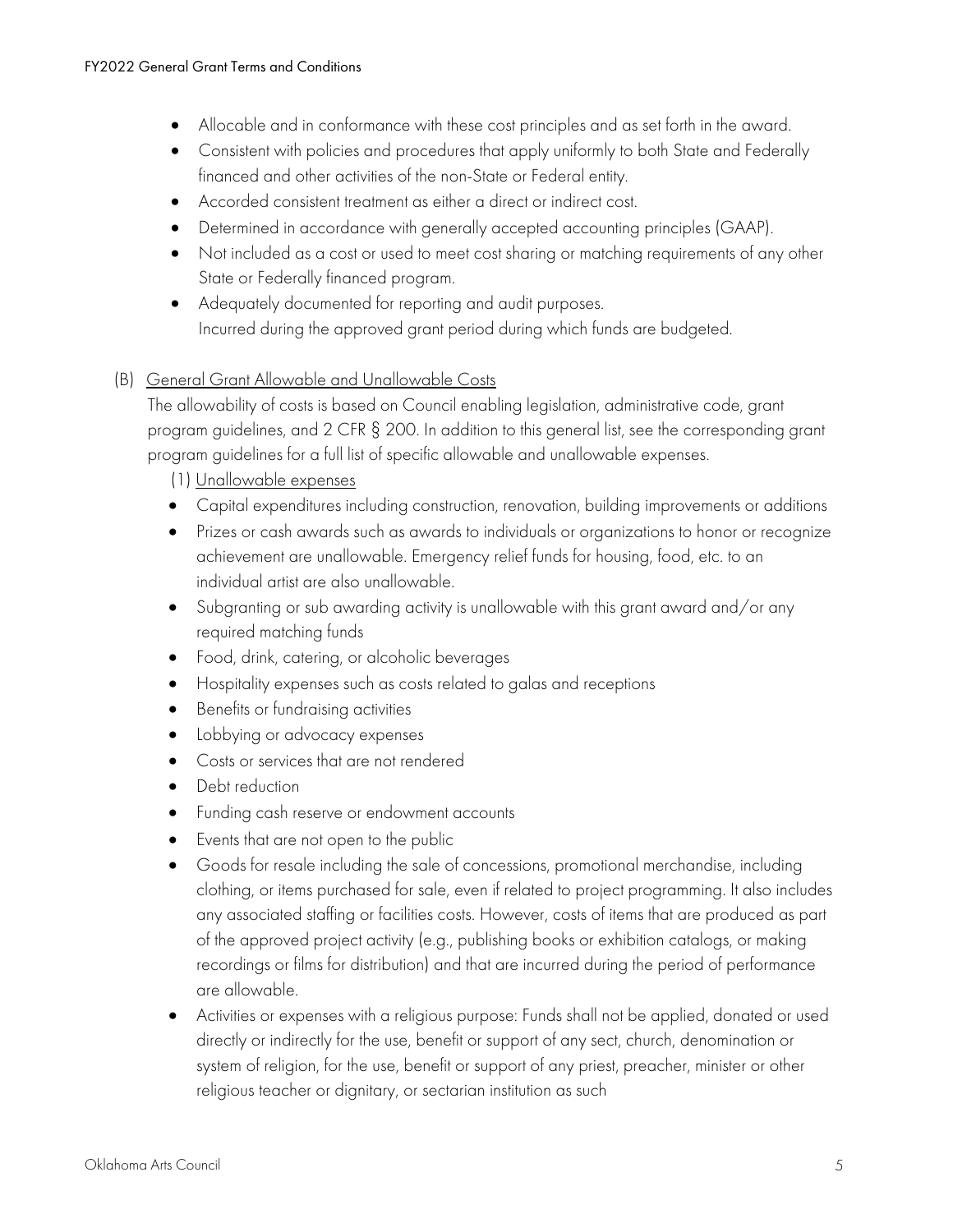- Vehicles, including but not limited to cars, vans, buses, trucks, sport utility vehicles, etc.
- Home Office Workspace Rental of any property owned by any individuals or entities affiliated with the grantee entity for purposes such as a home office workspace is unallowable.
- Prohibited telecommunications and video surveillance services and equipment including telecommunications and video surveillance services and equipment that is prohibited by P. L. 115-232, section 889.
- Office of Foreign Assets Control • Compensation to foreign nationals, including travel to or from foreign countries, when those expenditures are not in compliance with regulations issued by the U.S. Treasury Department
- Visa costs paid to the U.S. Government (P.L. 109-54, Title III General Provisions, Sec. 406)
- (2) Allowable expenses

See the grant program guidelines for a list of specific allowable expenses.

# 10. Project Changes

 by-case basis and approval is not guaranteed. Until the Grantee receives written approval from the Grants Office, the Grantee may only incur costs consistent with the contract and terms of the award in effect at the grant award. The Council has the right to request additional information, such as updates on specific project The Grantee is required to carry out a project consistent with the application or proposal approved for funding by the Council. Project changes, modifications, or amendment requests are considered on a casetime of the award notification. Detailed information about how to request a project change can be found in the Grantee's award notification package. Failure to comply may result in the termination of approved activities, including a revised budget or an itemized list of actual expenditures, as needed. If the Council determines that the project changes will not accomplish the purposes for which the award was made, the Council may cancel the grant award in its entirety.

- (A) The following types of changes require written approval from the Grants Office:
	- (1) Project date changes

 Funds must be used during the FY2022 grant period and may not be rolled over for use in past or future grant period/fiscal year programs, unless otherwise stated in the grant program guidelines and award notification package.

(2) Project scope modifications

These include changes to the approved project activities, programming selection, focus of content, significant changes in primary audience, changes in key project artists, changes in venue or locations, and changes in the breadth or impact of projects.

(3) Budget changes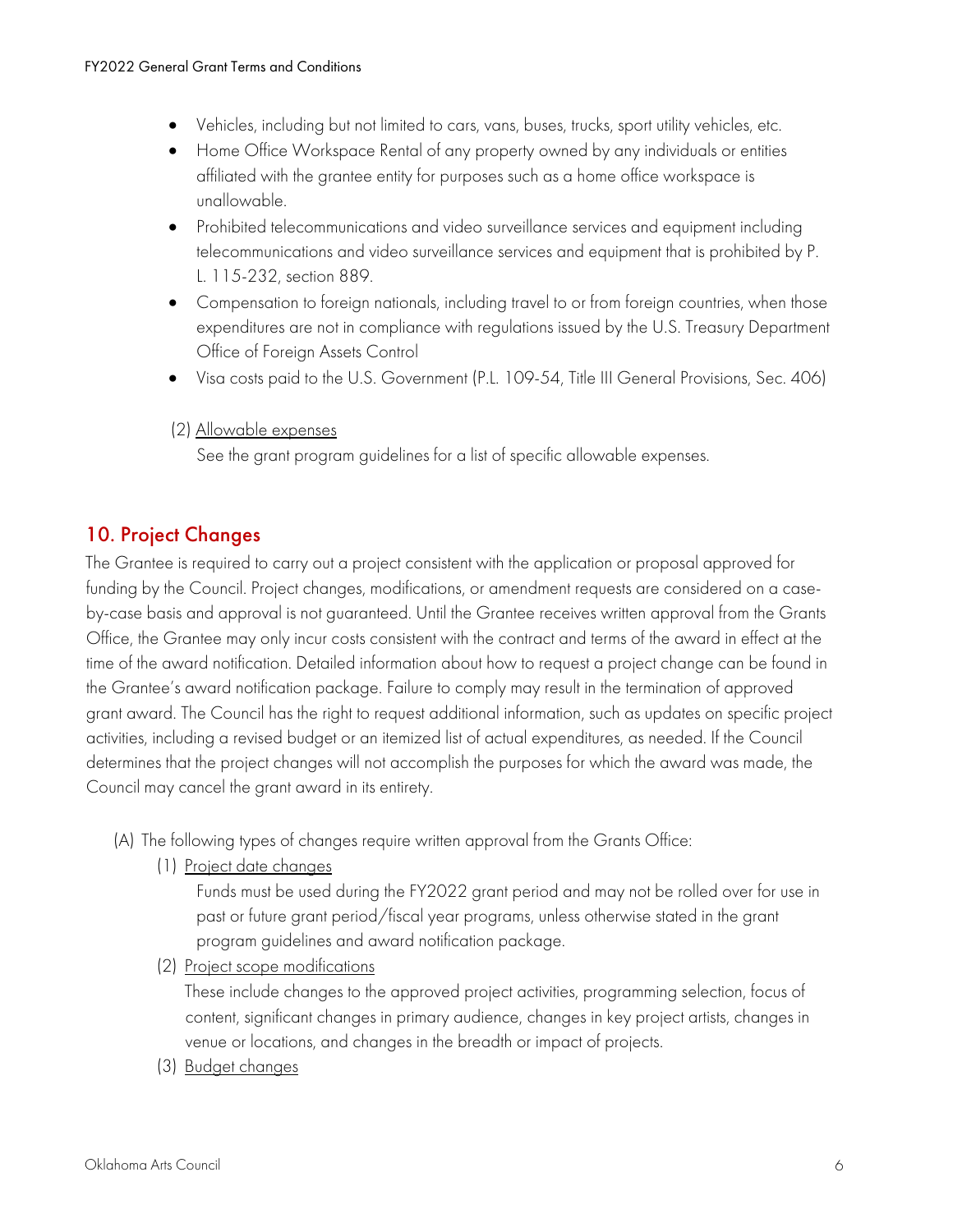the Grants Office for guidance. Budget changes due to a significant change in the scope of the awarded project. Contact

(4) Final report deadline extension

#### (B) Declining an Award.

The Grantee may decide to decline the award after it has been made. The Grants Office must be notified in writing if an award will be declined. Contact the Grants Office for guidance.

# 11. Performance and Reporting

#### (A) Site Visits

 Grantee's organizational staff to evaluate programming conducted and/or organizational practices The Council may conduct a visit to the approved project's events and request to meet with the and controls as part of the grant award. A site visit may include interacting with staff, observing facilities, assessing documentation, and evaluating programs. Grantees must, upon request, provide the Council with a minimum of two tickets to events, exhibitions and/or performances.

#### (B) Specific Reporting Requirements

 requirements will be noted in the award notification when applicable. The Council may require the Grantee to submit certain information before funds can be released (e.g., status reports, final reports, etc.) or at other times during the project. These reporting

#### Final Reports

To close out the award the Grantee must submit the following no later than the final report deadline specified in the award notification package:

- Final report that provides the Council with information on the performance of the award activities, budget, and associated data. This online report can be accessed by the Grant Contact through the Council's online grant system.
- Support material as outlined through the final report.

#### (A) Failure to submit required reports

The Grantee is required to submit the final report by the deadline specified in the award notification package, or if granted in writing by the Grants Office, the extended due date. While the Council may provide the Grantee with reminders regarding award requirements and deadlines, the absence of receiving such notice does not relieve the Grantee of their responsibilities. Action for late and/or unreceived final reports may include:

- A partial award penalty/deduction from the final grant award.
- The Council's withdrawal of funding support on the award.
- The Grantee's eligibility to receive and/or apply for new grant awards.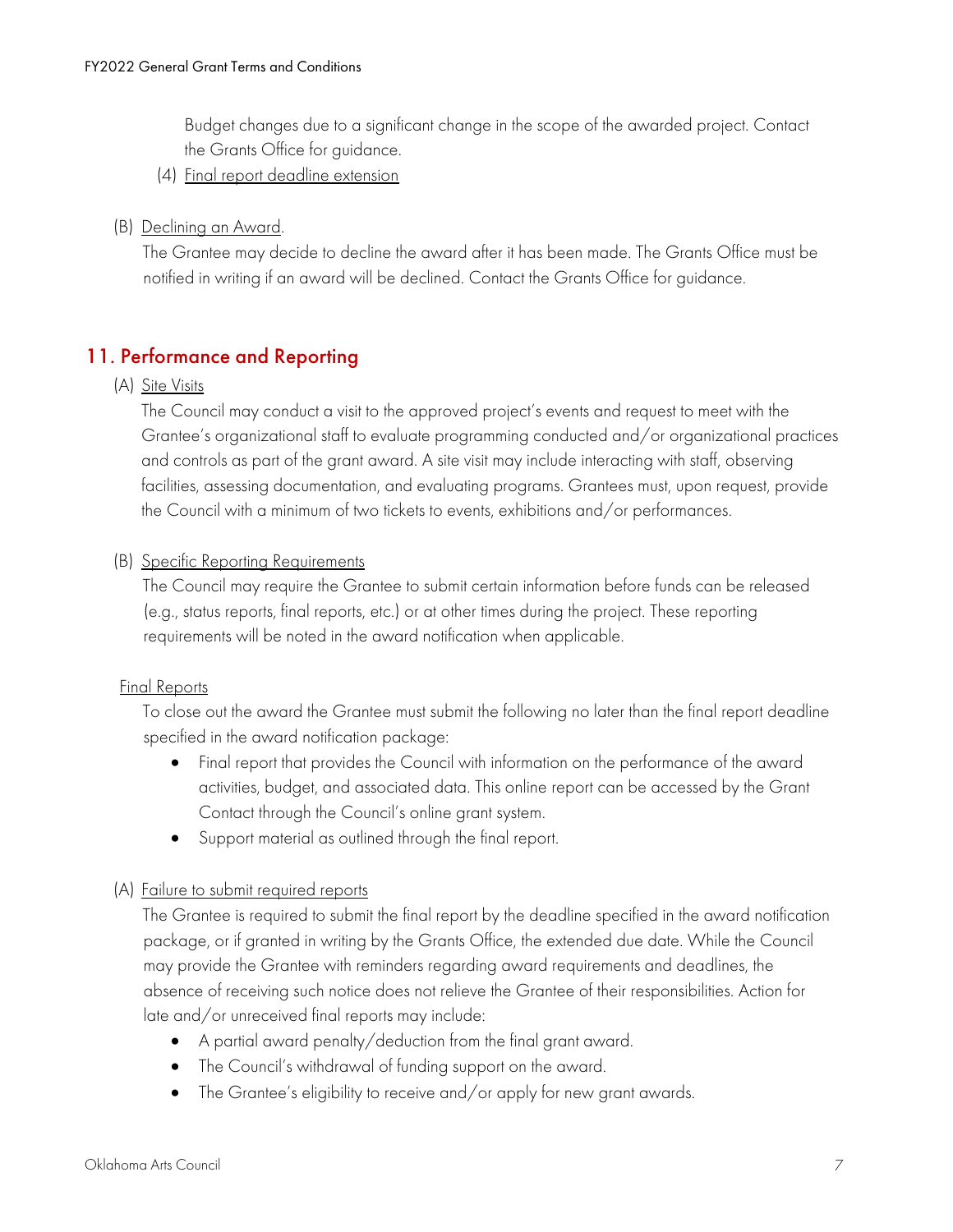#### 12. Open Meetings and Records, Retention, and Audit Access

As a recipient of public funds, the Grantee is required to follow the State of Oklahoma's Open Meeting Act (25 O.S. Sections 301-314) as well as the Open Records Act (51 O.S. Section 24) when public dollars are involved.

Financial records, supporting documents, statistical records, and all other related entity records pertinent to the Council grant award must be retained for a period of seven (7) years from the date of submission of the final report. The Council, Oklahoma State Auditor and Inspector, and the Office of the Inspector General shall reserve the right to request an audit of the Grantee's records for the approved project including program and financial records.

#### (A) Access to Federal award information

During the grant period and the subsequent retention period, the National Endowment for the Arts Inspector General, the Comptroller General of the United States, or any authorized representatives has the right of access to any documents, papers, or other records which are pertinent to recipients of Federal award funds, in order to make audits, examinations, excerpts, and transcripts. The right also includes timely and reasonable access to the Grantee's personnel for the purpose of interview and discussion related to such documents. The rights of access in this paragraph are not limited to the required retention period, but last as long as records are retained.

(B) Award-related information should be collected and stored in open and machine-readable formats whenever practicable. In addition, restrictions on public access are generally limited to protected personally identifiable information (PII) and Freedom of Information Act (FOIA) and other applicable exemptions.

# 13. Noncompliance

#### (A) <u>Penalties</u>

 Council determines that noncompliance cannot be resolved by imposing additional conditions, the If the Grantee fails to comply with State and Federal statutes, regulations, or the terms and conditions of the award, the Council may impose additional conditions and/or penalties. If the Council may take one or more of the following actions:

- Temporarily withhold grant payments pending correction of the deficiency, or more severe enforcement action.
- Disallow the use of Council funds or match for the unallowable costs or activities.
- Wholly or partly suspend or terminate the Council award.
- Withhold future Council awards.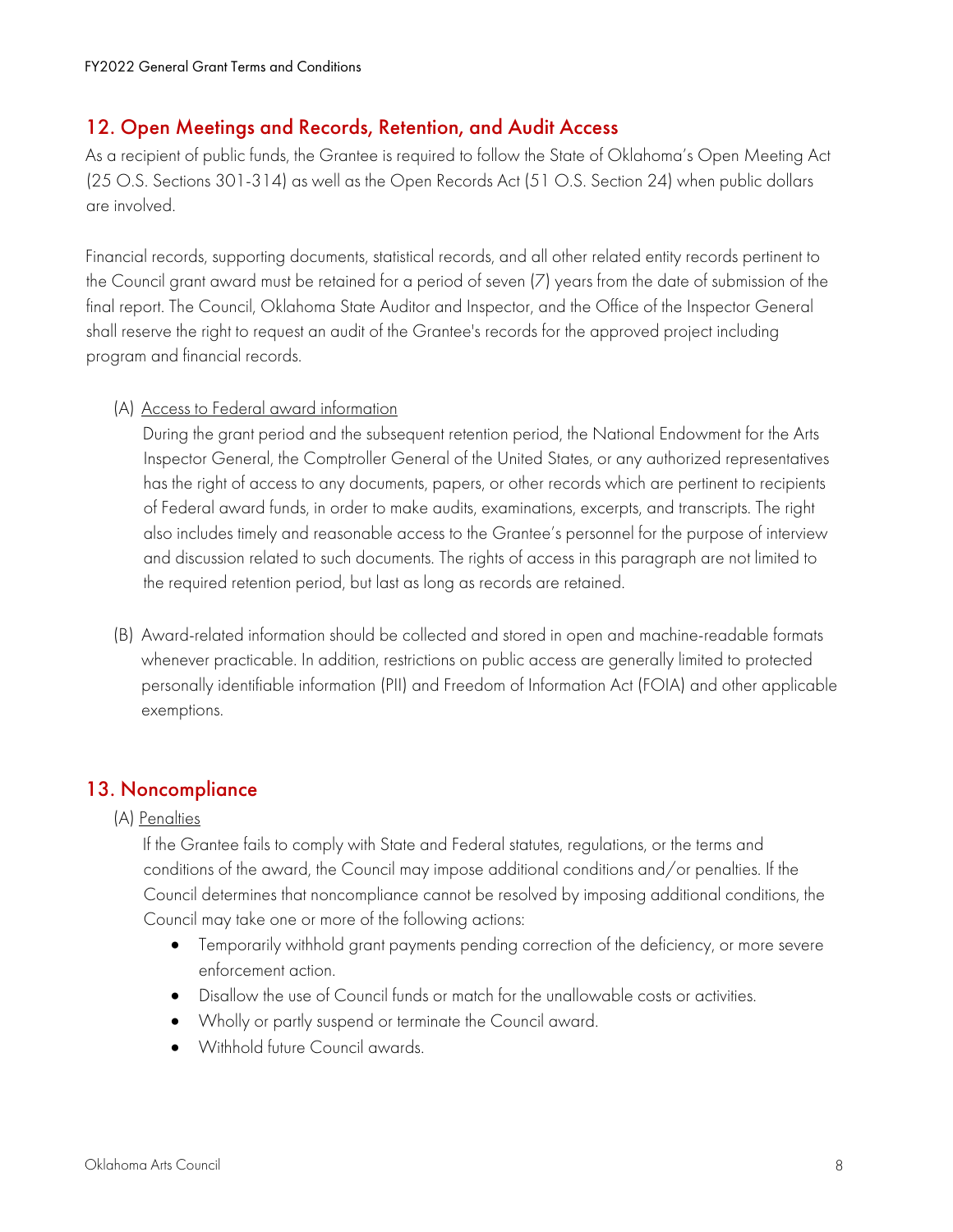#### (B) Cancellation

A cancellation occurs during the grant period/project dates. The award may be terminated in whole or in part as follows:

- By the Council, if the Grantee fails to comply with the terms of the grant award;
- By the Council, if the award no longer meets the program goals or addresses Council priorities;
- By the Council, in the event that Council funds available for grant awards are reduced or canceled; or
- • By the Grantee, upon notifying the Grants Office in writing with reasons for cancellation and the effective date.

# 14. Closeout, Modifications, and Continuing Responsibilities

After the project end date/grant period, the next stage of an award's life is termed closeout. During the closeout process, the Council reviews final reports and other items to determine if all applicable administrative actions and all required work of the award have been completed in an acceptable manner and in accordance with the terms and conditions of the award.

Final reports must be submitted no later than the final report deadline specified in the award notification package. Upon receipt and approval of the final report, the Council will close out the award. Any unused grant funds shown on the final budget will be subtracted from the original award amount.

- (A) After closeout, reduced/unused funds will no longer be available.
- (B) Closeout will also occur even if final reports are not received. If a final report is not submitted, the Council holds the right to reduce or cancel the grant funds.
- (C) The closeout of an award does not affect any of the following:
	- The Council's right to recover funds on the basis of a later audit or other review within the record retention period.
	- The Council's ability to make financial adjustments to a previously closed award.
	- Audit requirements.
	- Property management and disposition requirements.
	- Records retention as outlined in the grant terms.

# 15. Federal Matching Funds Compliance

The Council receives funding from the National Endowment for the Arts through a State Partnership Award. This Council grant award may include federal funds or federal matching funds and is required to comply with all federal grant award requirements. Information about the federal funds can be found in the award notification package.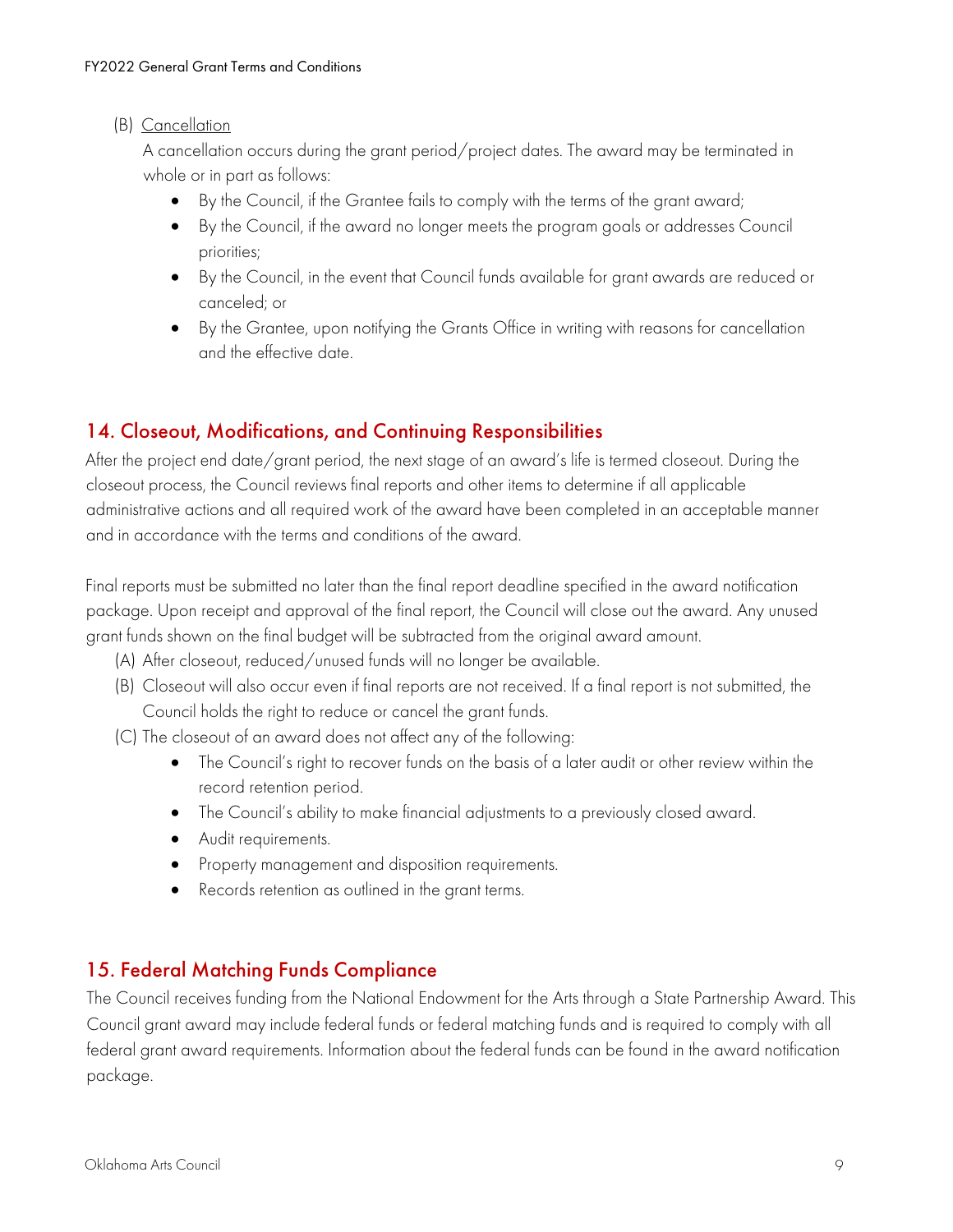# APPENDIX A

Policy and Other Legal Requirements, Statutes, and Regulations that Govern Your Award

The Grantee must ensure that the funded project is implemented in full accordance with the U.S. Constitution, State and Federal Law, and public policy requirements: including, but not limited to, those protecting free speech, religious liberty, public welfare, the environment, and prohibiting discrimination.

# Nondiscrimination Policies

 As a condition of receipt of financial assistance, the Grantee acknowledges and agrees to execute the project, and require any contractors, successors, transferees, and assignees to comply with applicable provisions of laws and policies prohibiting discrimination, including but not limited to:

- 1.a Title VI of the Civil Rights Act of 1964, provides that no person in the United States shall, on the grounds of race, color, or national origin, be excluded from participation in, be denied benefits of, or be subject to discrimination under any program or activity receiving Federal financial assistance. Title VI also extends protection to persons with limited English proficiency.
- 1.b As clarified by Executive Order 13166, Improving Access to Services for Persons with Limited English Proficiency, national origin discrimination includes discrimination on the basis of limited English proficiency (LEP). To ensure compliance with Title VI, you must take reasonable steps to ensure that LEP persons have meaningful access to your programs. Meaningful access may entail providing language assistance services, including oral and written translation, where necessary. You are encouraged to consider the need for language services for LEP persons in conducting your programs and activities. For assistance and information go to<www.arts.gov/foia/reading-room/nea-limited>english-proficiencypolicy-guidance.
- 1.c Title IX of the Education Amendments of 1972, as amended, provides that no person in the United States shall, on the basis of sex (including pregnancy, sexual orientation, and gender identity), be excluded from participation in, be denied benefits of, or be subject to discrimination under any education program or activity receiving Federal financial assistance.
- 1.d The Age Discrimination Act of 1975, as amended, provides that no person in the United States shall, on the basis of age, be excluded from participation in, be denied benefits of, or be subject to discrimination under any program or activity receiving Federal financial assistance.
- 1.e The Americans with Disabilities Act of 1990 (ADA), as amended, prohibits discrimination on the basis of disability in employment (Title I); State and local government services (Title II); and places of public accommodation and commercial facilities (Title III).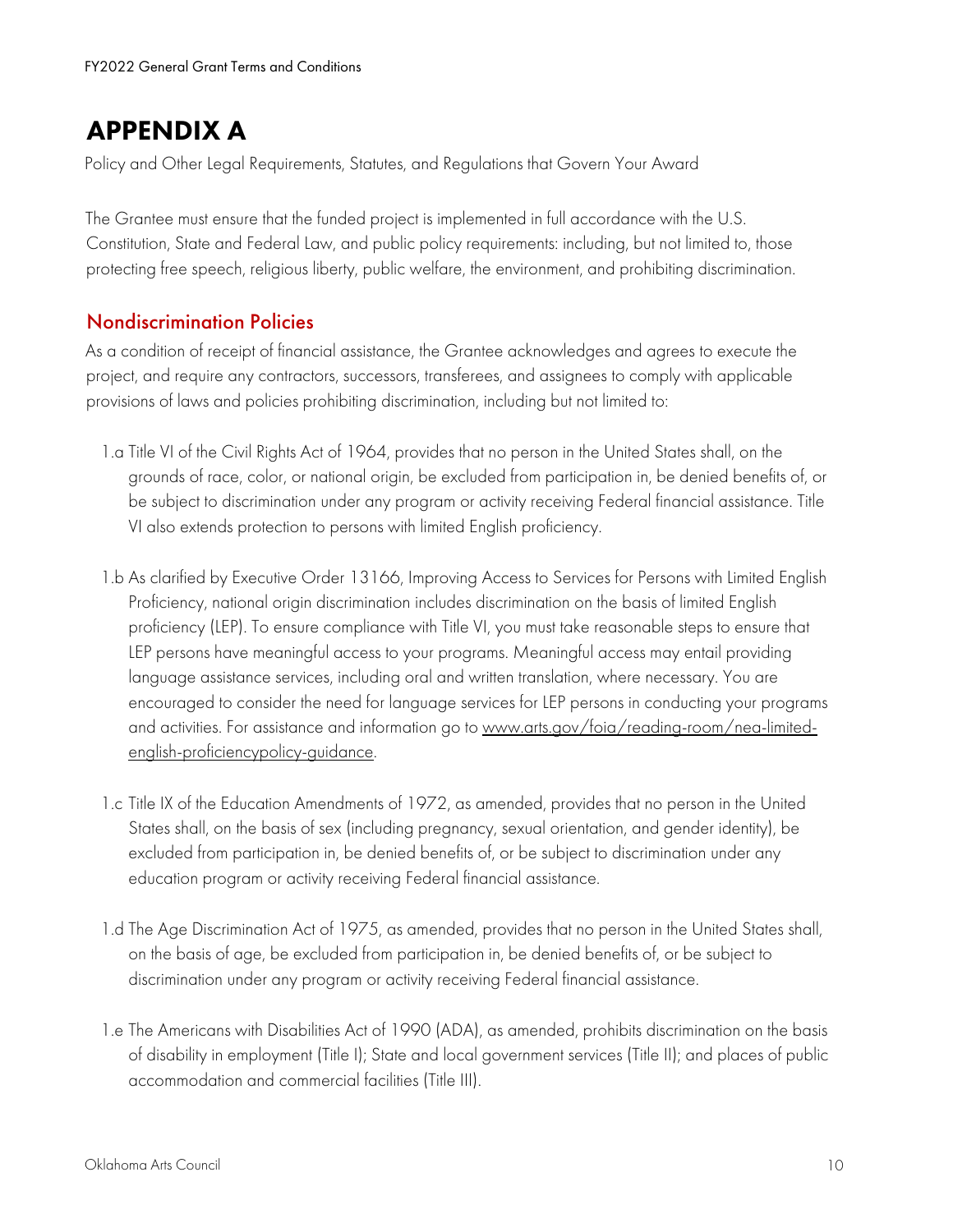1.f Section 504 of the Rehabilitation Act of 1973, as amended, provides that no otherwise qualified individual with a disability in the United States shall, solely by reason of their disability, be excluded from participation in, be denied benefits of, or be subject to discrimination under any program or activity receiving Federal financial assistance.

Access should be integrated into all facets and activities of an organization, from day-to-day operations to long range goals and objectives. Access accommodations and services should be given a high priority and funds should be available for these services. All organizations are legally required to provide reasonable and necessary accommodations for staff and visitors with disabilities.

Section 504 - Self-Evaluation and Additional Resources

- Rights Office has a Section 504 Self Evaluation Workbook available on their website. i. A Section 504 self-evaluation must be on file at the Grantee's organization. To help evaluate programs, activities, and facilities with regard to Section 504 accessibility requirements, the Civil
- ii. The Grantee should designate a staff member to serve as a 504 Coordinator. The completed workbook or similar compliance and supporting documentation should be kept on file for a period of three (3) years from the date the Federal Financial Report (FFR) is filed, and made available to the public and the National Endowment for the Arts upon request. The 504 Workbook or other compliance documents may be requested for various potential scenarios including an Inspector General audit and/or civil rights investigation.
- iii. Design for Accessibility: A Cultural Administrator's Handbook provides guidance on making access an integral part of an organization's staffing, mission, budget, and programs. This Handbook and other resources may be downloaded from the National Endowment for the Arts website.

# Environmental and Preservation Policies

- 1.g The National Environmental Policy Act of 1969, as amended, applies to any Federal funds that would support an activity that may have environmental implications. We may ask you to respond to specific questions or provide additional information in accordance with the Act. If there are environmental implications, we will determine whether a categorical exclusion may apply; to undertake an environmental assessment; or to issue a "finding of no significant impact," pursuant to applicable regulations.
- 1.h The National Historic Preservation Act of 1966, as amended, applies to any Federal funds that support activities that have the potential to impact any structure eligible for or on the National Register of Historic Places, adjacent to a structure that is eligible for or on the National Register of Historic Places, or located in a historic district, in accordance with Section 106. This also applies to planning activities that may affect historic properties or districts. We will conduct a review of your project activities, as appropriate, to determine the impact of your project activities on the structure or any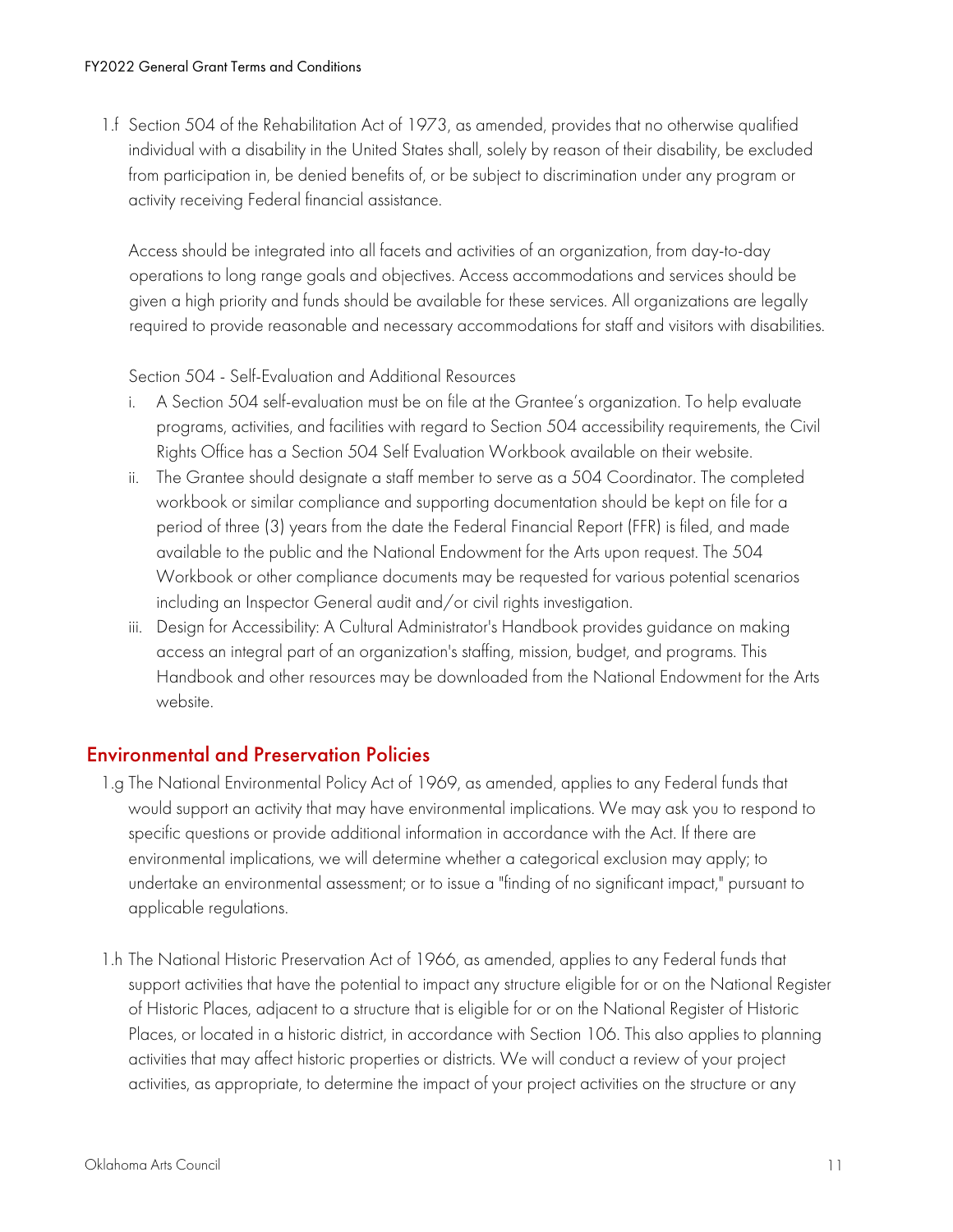affected properties. Agency review must be completed prior to any agency funds being released. You may be asked to provide additional information on your project to ensure compliance with the Act at any time during your award period.

# Other National Policies

2. Debarment and Suspension. The Grantee organization must comply with requirements regarding debarment and suspension.

There are circumstances under which we may receive information concerning the Grantee's fitness to carry out a project and administer Federal funds, such as:

- i. Conviction of, or a civil judgment for, the commission of fraud, embezzlement, theft, forgery, or making false statements;
- ii. Any other offense indicating a lack of business integrity or business honesty that seriously and directly affects your present responsibility;
- iii. Any other cause of so serious or compelling a nature that it affects an organization's present responsibility.

 suspending the Grantee's funding while the Council undertakes an investigation of the specific facts. The In these circumstances, the Council may need to act quickly to protect the interest of the government by Council may coordinate suspension actions with other government agencies that have an interest in the findings. A suspension may result in your debarment from receiving funding government-wide for up to three (3) years.

- 3. The Drug Free Workplace Act requires the Grantee to publish a statement about your drug-free workplace program. The grantee must give a copy of this statement to each employee (including consultants and temporary personnel) who will be involved in award-supported activities at any site where these activities will be carried out.
- 4. The Grantee must maintain on file the place(s) where work is being performed under this award (i.e., street address, city, state, and zip code).
- 5. Lobbying. The Grantee may not conduct political lobbying, as defined in the statutes and regulations listed below, within State and Federally supported projects. In addition, the Grantee may not use State or Federal funds for lobbying specifically to obtain awards. For definitions and other information on these restrictions, refer to the following:

No part of the money appropriated by any enactment of Congress shall, in the absence of express authorization by Congress, be used directly or indirectly to pay for any personal service, advertisement, telegram, telephone, letter, printed or written matter, or other device, intended or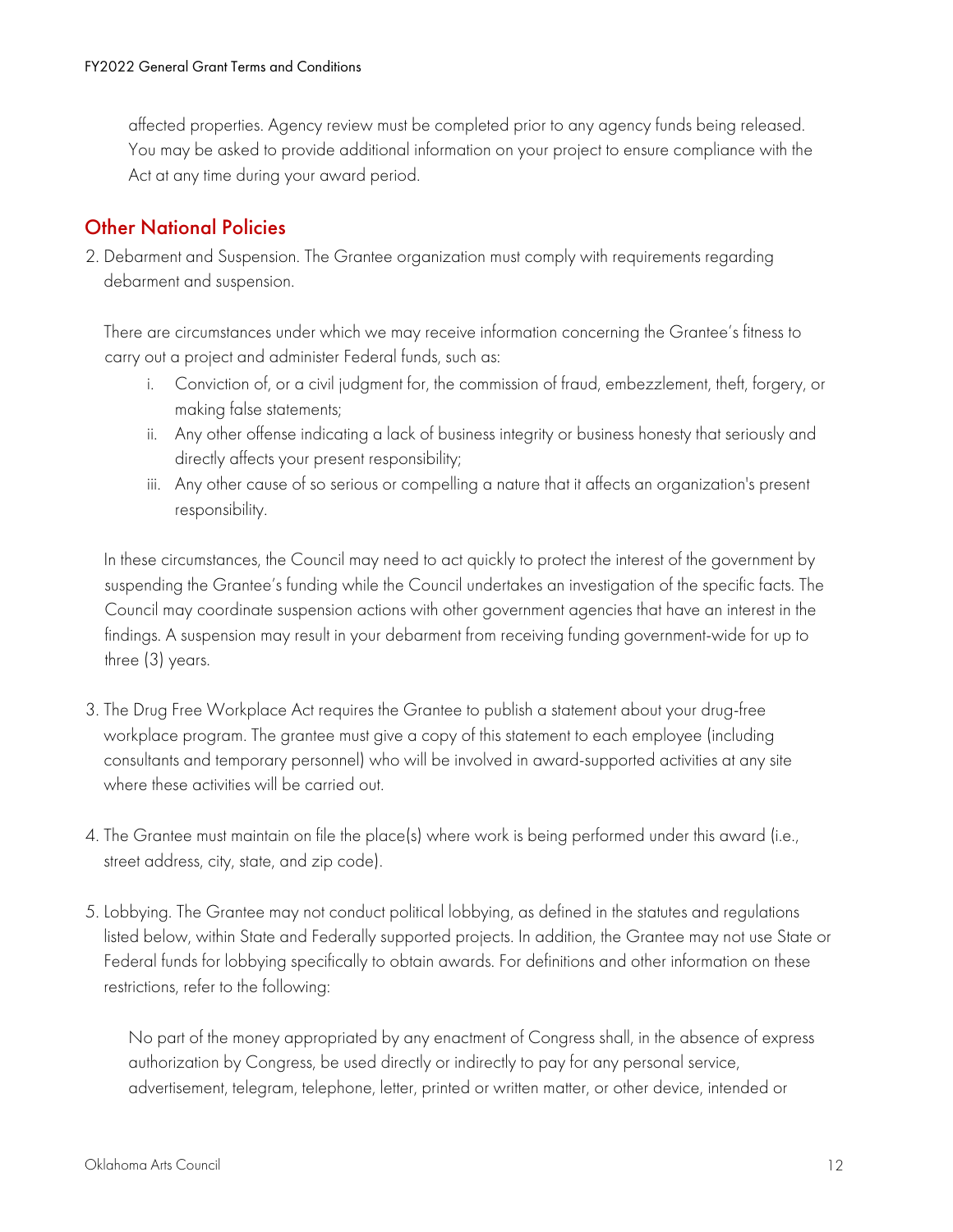designed to influence in any manner a Member of Congress, a jurisdiction, or an official of any government, to favor, adopt, or oppose, by vote or otherwise, any legislation, law, ratification, policy, or appropriation, whether before or after the introduction of any bill, measure, or resolution proposing such legislation, law, ratification, policy, or appropriation; but this shall not prevent officers or employees of the United States or of its departments or agencies from communicating to any such Member or official, at his request, or to Congress or such official, through the proper official channels, requests for any legislation, law, ratification, policy, or appropriations which they deem necessary for the efficient conduct of the public business, or from making any communication whose prohibition by this section might, in the opinion of the Attorney General, violate the Constitution or interfere with the conduct of foreign policy, counter-intelligence, intelligence, or national security activities (18 USC § 1913).

Lobbying (2 CFR § 200.450) describes the cost of certain influencing activities associated with obtaining grants, contracts, cooperative agreements, or loans as an unallowable project cost. The regulation generally defines lobbying as conduct intended to influence the outcome of elections or to influence elected officials regarding pending legislation, either directly or through specific lobbying appeals to the public.

Certification Regarding Lobbying to Obtain Awards. 31 USC § 1352, prohibits the use of Federal funds in lobbying members and employees of Congress, as well as employees of Federal agencies, with respect to the award or amendment of any Federal grant, cooperative agreement, contract, or loan. While non-Federal funds may be used for such activities, they may not be included in your project budget, and their use must be disclosed to the awarding Federal agency. Disclosure of lobbying activities by long-term employees (employed or expected to be employed for more than 130 days) is, however, not required. In addition, the law exempts from definition of lobbying certain professional and technical services by applicants and awardees.

6. Davis-Bacon and Related Acts (DBRA), as amended, requires that each contract over \$2,000 to which the United States is a party for the construction, alteration, or repair of public buildings or public works (these activities include, but are not limited to, painting, decorating, altering, remodeling, installing pieces fabricated off-site, and furnishing supplies or equipment for a work-site) must contain a clause setting forth the minimum wages to be paid to laborers and mechanics employed under the contract. Under the provisions of DBRA, contractors or their subcontractors must pay workers who qualify under DBRA no less than the locally prevailing wages and fringe benefits paid on projects of a similar character.

are to be used in accordance with the provisions of Regulations, 29 CFR Part 1, Part 3, and <u>Part 5</u>, and Information about the laborers and projects that fall under DBRA can be found in the U.S. Department of Labor's Compliance Guide at<www.dol.gov/compliance/guide/dbra.htm>. DBRA wage determinations with DOL's Compliance Guide. The provisions of DBRA apply within the 50 states, territories, protectorates, and Native American nations (if the labor is completed by non-tribal laborers).